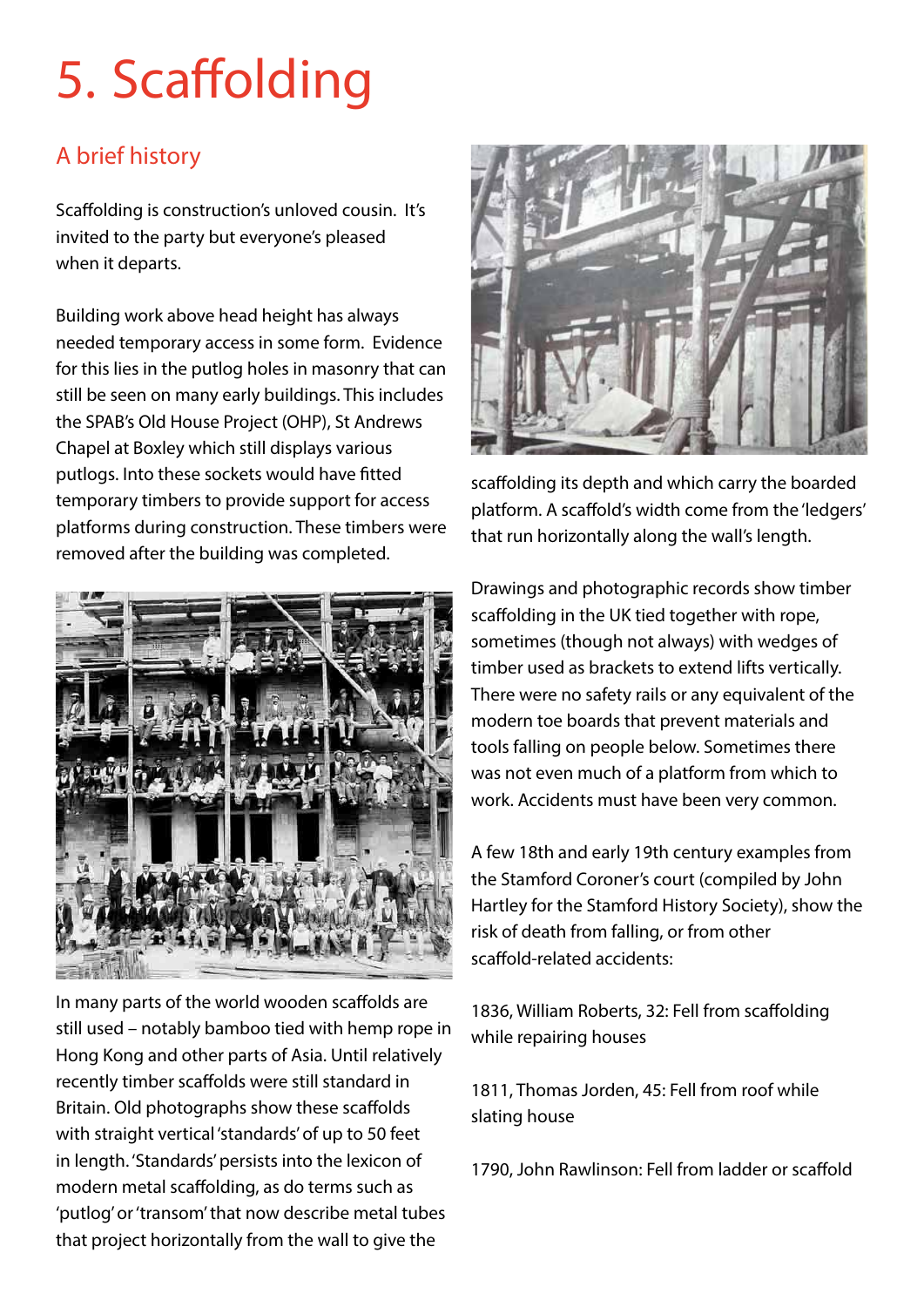## Modern systems

Timber is no longer used for scaffolding in the UK today, but scaffolding is not of one type and can even display local differences. On the Isle of Man the patent Kwikstage scaffold system in the most commonly used form. On Jersey, the alternative Cuplock system dominates. These systems perhaps have become the norm because of a limited number of scaffolding firms in an island context. They lend a distinct character to building sites. Elsewhere in the UK, systems with separate metal tubes and couplings are most common, though the patent systems which are easier to erect can be spotted on many small sites and self-build projects.

By law, modern scaffolding in the UK must provide a safe working environment. Government guidance specifies that:

• A builder or scaffolding contractor who is trained and competent must put up scaffolding;

• If the scaffolding is to be put up on a highway, a licence must be obtained;

• Scaffolding must be checked: before first use, every 7 days while it's up, and after alterations, damage or extreme weather conditions.

Further guidance on good practice is available from the Health and Safety Executive (HSE) (see references at the end).



## OHP scaffolding

At the Old House Project, scaffolding was necessary from the earliest days of the our ownership. Localised repair was needed to a leaking roof valley, and where overhanging trees had dislodged tiles. For this, our experts at Ashford and Cranbrook Roofing were able to use freestanding scaffold towers for access.



By summer 2020 we were ready to start the main phase of work to the roof and chimneys. After much thought and having established that the roof slopes to the main part of the building were in reasonably good condition, we opted for repair, rather than full roof recovering. Carrying out a repair was in line with the SPAB Approach to conservation – which the OHP seeks to demonstrate. It also had the advantage of allowing work to proceed without listed building consent (as agreed with the local authority) and in avoiding the costs of a full temporary covering for the roof during work. In many cases a fully sheeted covering, supported by the scaffold, will be a wise investment if the whole roof covering is to be replaced, but with an experienced roofing contractor and piecemeal repair work the considerable cost of a fully sheeted roof was possible to avoid. Careful localised protection was still used where any tiles were stripped.

The OHP scaffold was devised to facilitate the roof and chimney repair work we intended, but also to allow access for training and public engagement.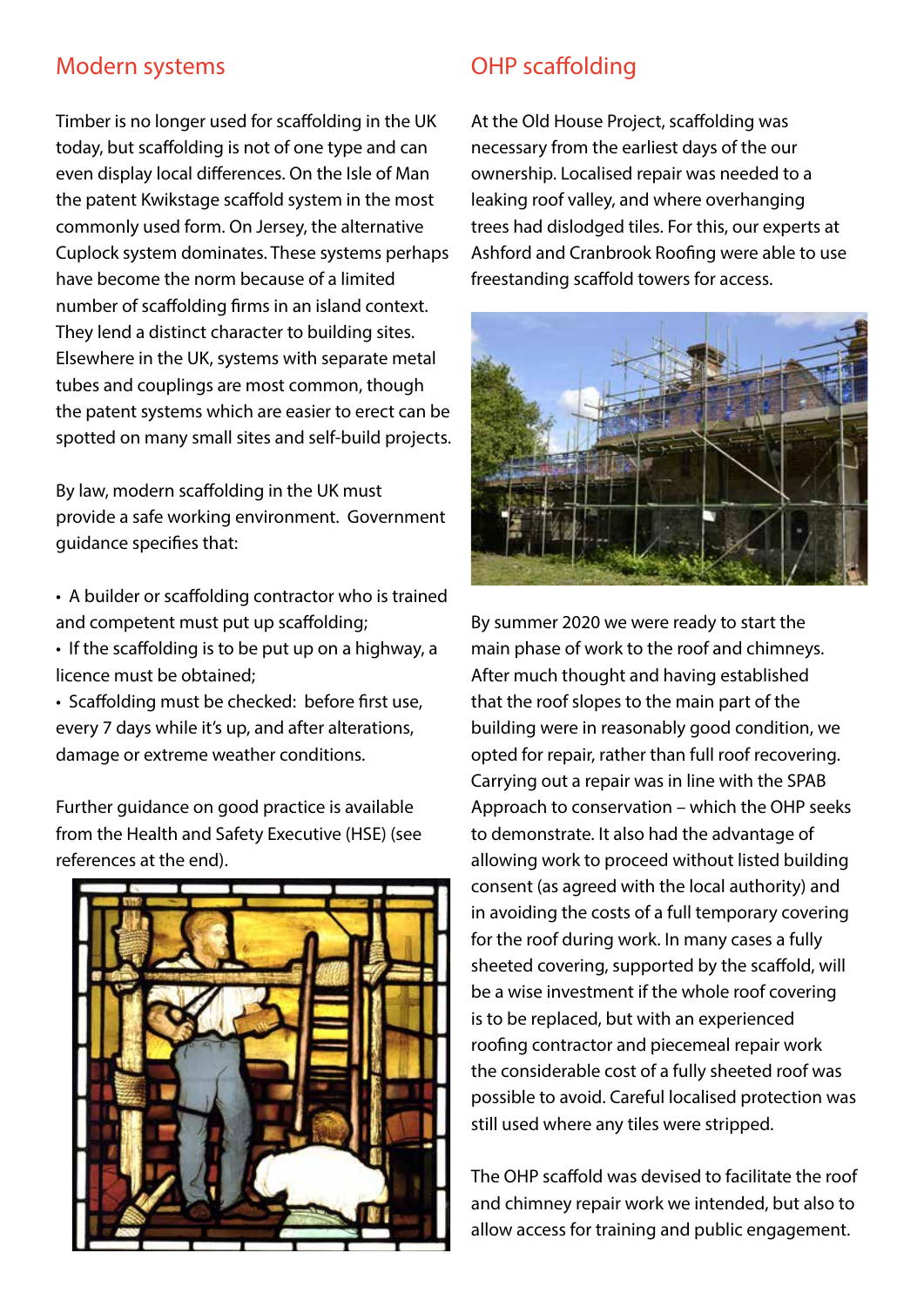

Weald Scaffolding, a firm used regularly by Ashford and Cranbrook Roofing, were asked to do the work. They were interested in the OHP and proved willing to meet our requests, even though some had not been asked of them previously. For public and educational access we specified that they should provide some areas of doublewidth scaffold. This was especially necessary since social distancing restrictions, related to Covid-19, applied at the time, but it also allowed space for group access. Building-in this provision is useful for any conservation or building project with an educational or community focus. Work that could



be observed from the scaffold included the roof covering repair by Ashford and Cranbrook but also carpentry repair to the underlying roof structure by John Russell's expert carpentry team, chimney repair and repointing by brick specialists Mathias Restoration Brickwork and dendrochronological

analysis of the roof timbers by Dr Martin Bridge (funded by Historic England). Visitors could observe these works without intruding on their progress.

## Access without damage

Just as importantly, the scaffold needed to allow access without causing damage to the precious fabric of the building. Regrettably it is not at all uncommon for the process of scaffolding to cause harm. This can result from impact with architectural features as the tubes are carried



through the building (temporary protection is strongly advised where scaffolding must be taken through a building before erection), through breakage of historic glass, or where scaffold tubes lack end caps resulting in damage where the metal of the tube abuts masonry or timber. In addition, special thought needs to be given to anchorage of a scaffold to avoid the need for fixings to be drilled into historic masonry. By doubling-up the scaffold width at the OHP, greater stability was easily achieved, allowing the structure to be completely self-supporting.

Our particular need with the work to St Andrews was to allow access for roof repair without causing unintended damage or disturbance to the many Kent peg tiles that were in good condition. The scaffold was designed to include a tube running horizontally at ridge level. This allowed a ladder to